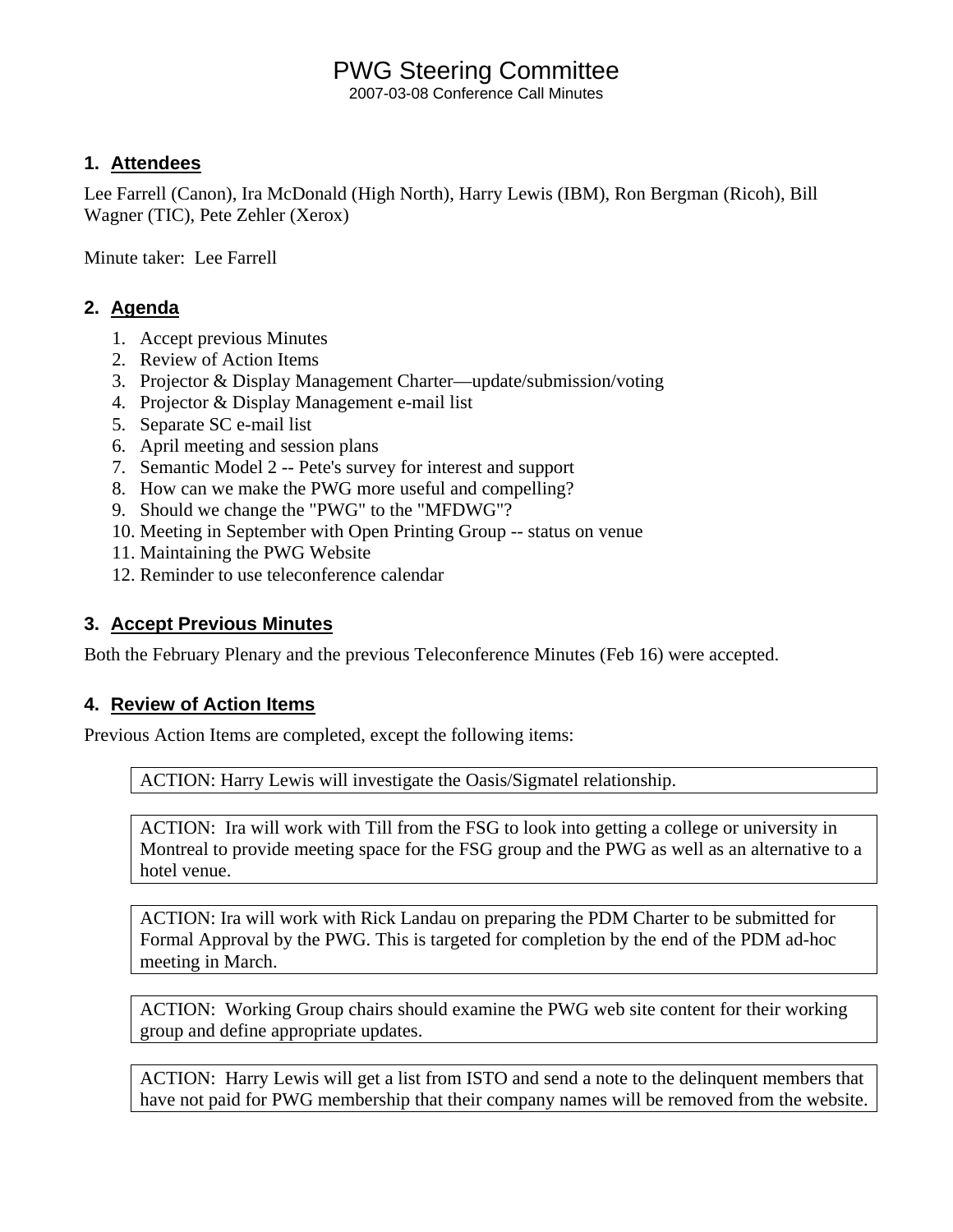# PWG Steering Committee

2007-03-08 Conference Call Minutes

ACTION: Jerry will initiate the Projector & Display Management e-mail list.

ACTION: Jerry will initiate a closed e-mail list for the Steering Committee.

ACTION: Jerry Thrasher will investigate the possibility of providing Wi-Ki space on the PWG server that would have a very restricted set of people that can update it.

### **5. Projector & Display Management Charter—Update/Submission/Voting**

This action will require an updated Charter to be submitted. Ira and Rick will attempt to update the Charter prior to a face-to-face meeting being held by the Projector & Display Management group on March 20.

#### **6. Projector & Display Management E-mail List**

Jerry has requested that this list be set up within Lexmark, but it will take a week or so before they can act on it.

### **7. Separate SC E-mail List**

Jerry has requested that this list be set up within Lexmark, but it will take a week or so before they can act on it.

#### **8. April Meeting and Session Plans**

Meetings for MIB Alerts (1 hour), IPP PSX (1 hour), WIMS (Counter MIB) (1 hour), WIMS-CIM (2 hours), Projector & Display Management (2 hours estimate, but should be confirmed with Rick Landau) and Semantic Model (4 hours) will be scheduled for the next face-to-face meeting in April.

ACTION: Harry will distribute a draft meeting schedule for acceptance and eventual posting on the PWG website.

## **9. Semantic Model 2 -- Pete's Survey for Interest and Support**

A request for member statement response on interest and support has been issued. Pete has identified a deadline of March 21 for responses. He is also pursuing additional contacts to encourage possible participation in this effort.

## **10. How can we make the PWG more useful and compelling?**

It was noted that the PWG "image" to the outside world needs to look better. More compelling projects are a critical element of achieving this, but the current state of the PWG website does not help our image at all. It conveys an out-of-date (if not moribund) organization.